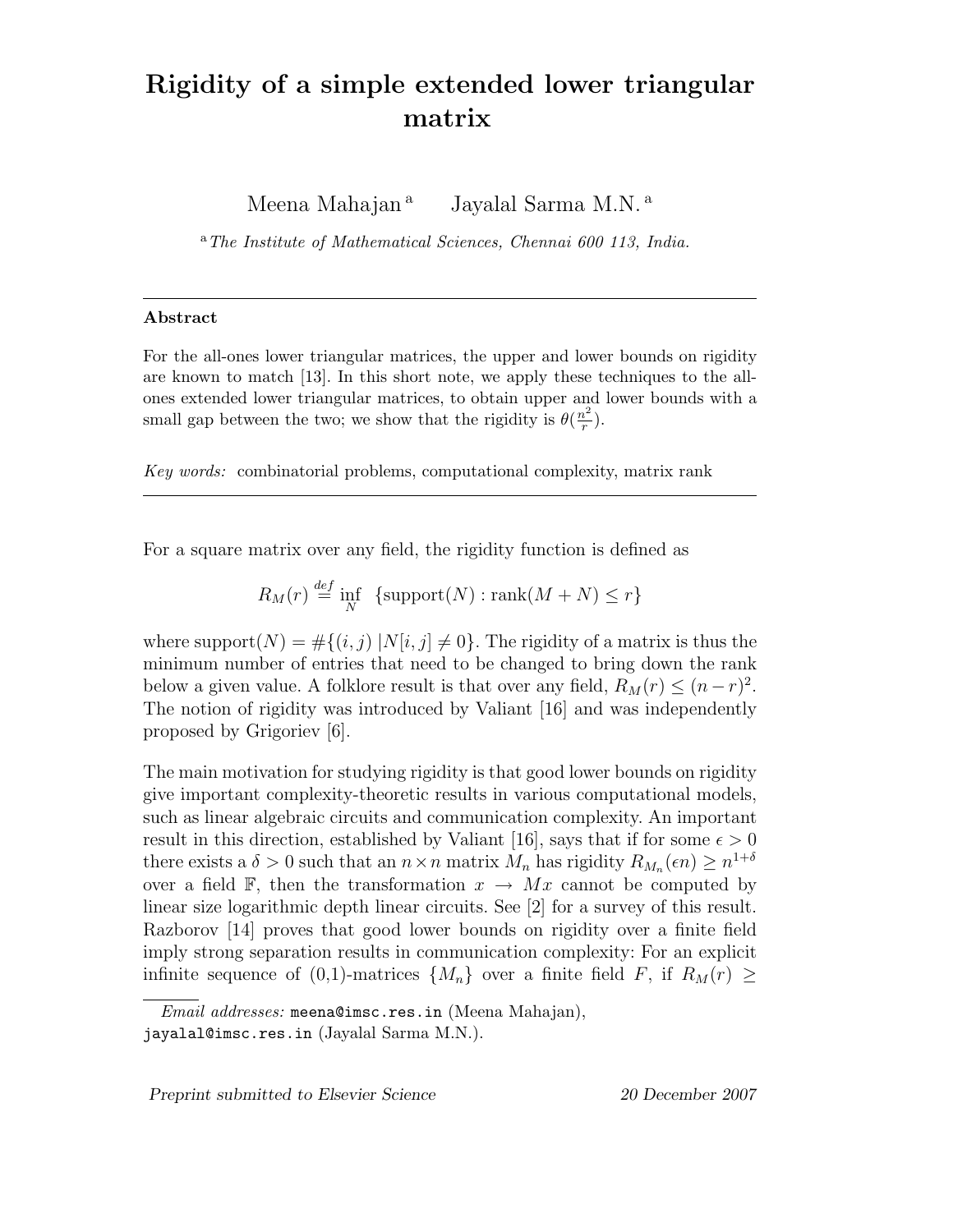$n^2$  $\frac{n^2}{2^{(\log r)^{o(1)}}}$  for some  $r \geq 2^{(\log \log n)^{o(1)}}$ , then there is an explicit language  $L_M \notin$  $\bar{\rho}H^{cc}$ , where PH<sup>cc</sup> is the analog of PH in the communication complexity setting. See [3,8] for surveys.

However, obtaining explicit bounds on the rigidity of special family of matrices is surprisingly elusive, and thus has received a lot of attention [4,5,8,9,12,15] Recently, Lokam [10] proved the first unconditional super-linear (in fact, quadratic) lower bound for rigidity for an explicit family of matrices (over C). However, similar results are not known for  $\mathbb Q$  or for finite fields  $\mathbb F_q$  for any  $q \geq 2$ . The rareness of matching, or even close, lower and upper bounds correlates well with the lack of upper bounds on the computational version of rigidity [11]. Due to the difficulty in obtaining non-trivial bounds, the exploration of combinatorial techniques that may lead to such bounds becomes interesting.

A rare case where a closed-form expression has been obtained for rigidity is for the all-ones lower triangular matrices  $T_n$ . By all-ones we mean that any entry permitted to be non-zero is one. That is,  $T_n$  is the matrix of dimension n with  $j \leq i \implies T_n[i, j] = 1, j > i \implies T_n[i, j] = 0$ . It is shown in [13] that over any field,

$$
R_{T_n}(r) = \frac{(n - r + \Delta)(n + r - \Delta + 1)}{2(2r + 1)}
$$

where  $n = 2rk + r + k + \Delta$  for  $k \geq 0, 1 \leq \Delta \leq 2r + 1$ .

In this note we consider all-ones extended lower triangular (*elt*) matrices. In an elt matrix  $M$ , the first diagonal above the main diagonal can be non-zero, but all other elements above the diagonal must be 0. (That is,  $M[i, j] \neq$  $0 \Longrightarrow j \leq i+1$ .) It is worthwhile noting that elt matrices can capture a lot of information: it is known that determinant/permanent computation of elt matrices is as hard as the general case, see [1,7]. An all-ones elt matrix  $EL_n$ of dimension *n* is an elt matrix satisfying  $j \leq i+1 \Longrightarrow M[i, j] = 1$ , and has rank  $n-1$ . Even with this small extension beyond  $T_n$ , we are unable to obtain a closed-form expression for rigidity. However, applying a slight modification of the proof of [13], we show lower and upper bounds differing by an additive factor of roughly  $n/r$ .

What we find interesting is that though the modification to the matrix family considered in [13] is extremely slight, we are not able to match the lower and upper bounds. Nor does the proof indicate indicate where the slack is: which of the bounds is less likely to be tight. We believe that exploring such combinatorics can help in improving lower bounds.

**Theorem 1** *Given n* and *r such that*  $r \leq n-2$ *, define the following quantities:*  $k = \left[\frac{n-r-1}{2r+1}\right]$ ;  $\delta = n-r-k(2r+1)$ ;  $\Gamma = \frac{(k+1)}{2}(n-r+\delta)$ ;  $\ell = \left[\frac{n-r}{2r+1}\right]$ . Now, *over any field,*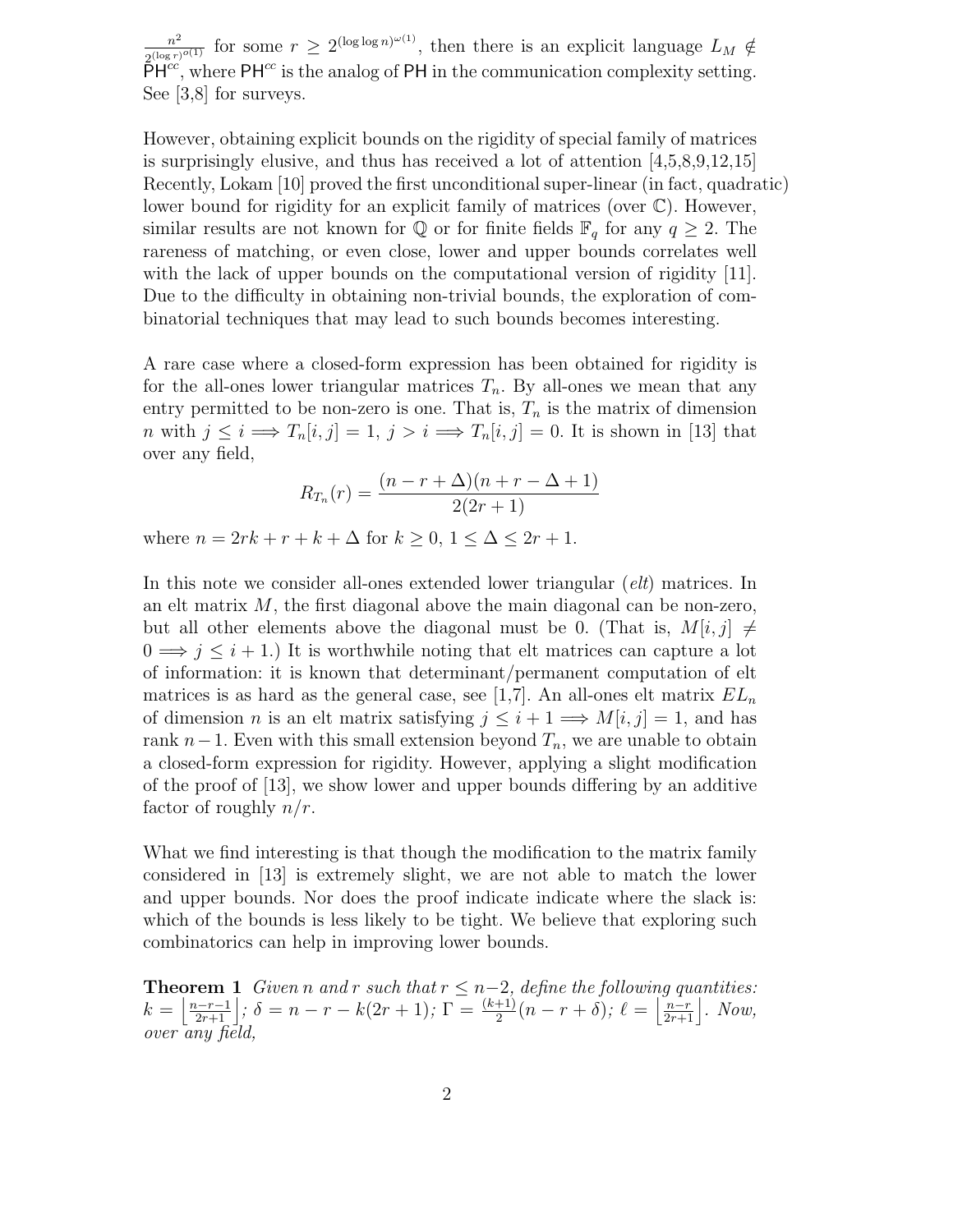(1) If  $n \leq 3r$ , then  $R_{EL_n}(r) = n - r - 1$ . (2) If  $n \geq 3r + 1$ , then  $\Gamma \leq R_{EL_n}(r) \leq \Gamma + \ell - 1$ .

*Asymptotically,*  $R_{EL_n}(r) \in \theta(\frac{n^2}{r})$  $\frac{\imath^2}{r}$ .

Our upper bound proof directly mimics that of [13]. Our lower bound proof mimics that of [13] to obtain one bound, and then further tightens it when  $n = 3r + 1$ . A combinatorial argument that can provide a similar tightening at all  $n = r + k(2r + 1)$  would completely close the gap between the upper and lower bounds, but we do not see how to obtain this.

**Upper Bound:** Define  $\tau = n - r - (2r + 1)\ell$ . We will show that

$$
R_{EL_n}(r) \le \frac{(\ell+1)}{2}(n-r+\tau) + \ell - 1
$$

This immediately yields the claimed upper bound when  $n \leq 3r$ , since  $l = 0$ in this case. When  $n \geq 3r + 1$ , consider two cases:

Case 1:  $\ell = k$ . Then  $\tau = \delta$  and so  $\Gamma = \frac{(k+1)}{2}(n-r+\delta) = \frac{(\ell+1)}{2}(n-r+\tau)$ . Case 2:  $\ell = k + 1$ . Then  $\tau = 0$ ,  $\delta = 2r + 1$ , and  $n = 2r\ell + r + \ell = \delta\ell + r$ . So

$$
\Gamma = \frac{(k+1)}{2}(n-r+\delta)
$$
  
=  $\frac{(\ell+1)}{2}(n-r+\delta) - \frac{1}{2}(n-r+\delta)$   
=  $\frac{(\ell+1)}{2}(n-r+\tau) + \frac{(\ell+1)}{2}(\delta) - \frac{1}{2}(\delta\ell+\delta)$   
=  $\frac{(\ell+1)}{2}(n-r+\tau)$ 

Thus in either case, the upper bound holds.

Now we establish the upper bound in terms of  $\ell$  and  $\tau$ .

We start with the matrix  $EL_n$ , which has rank  $n-1$ . In particular, the first  $n-1$  rows are linearly independent. Thus to bring the rank down to r or less, at most  $r$  of these rows can remain unchanged. We can view the changes as being made sequentially, and track the ranks of matrices along the way, beginning with  $n-1$  and ending with  $r' \leq r$ . Since changing a single entry of any matrix changes the rank by at most 1, the optimal way to reduce rank will have  $r' = r$ . Our upper bound assumes that the r linearly independent rows in the final matrix are in fact unchanged rows of  $EL_n$ . (It is possible that a better upper bound exists, that does not use this assumption. But we were unable to derive one, and we think it is unlikely.)

We identify r linearly independent rows  $R_{j_1}, \ldots R_{j_r}$  which we will keep intact, so the rank of the resulting matrix is still at least  $r$ . We will change each of the other rows to one of these rows by changing some entries. But to minimize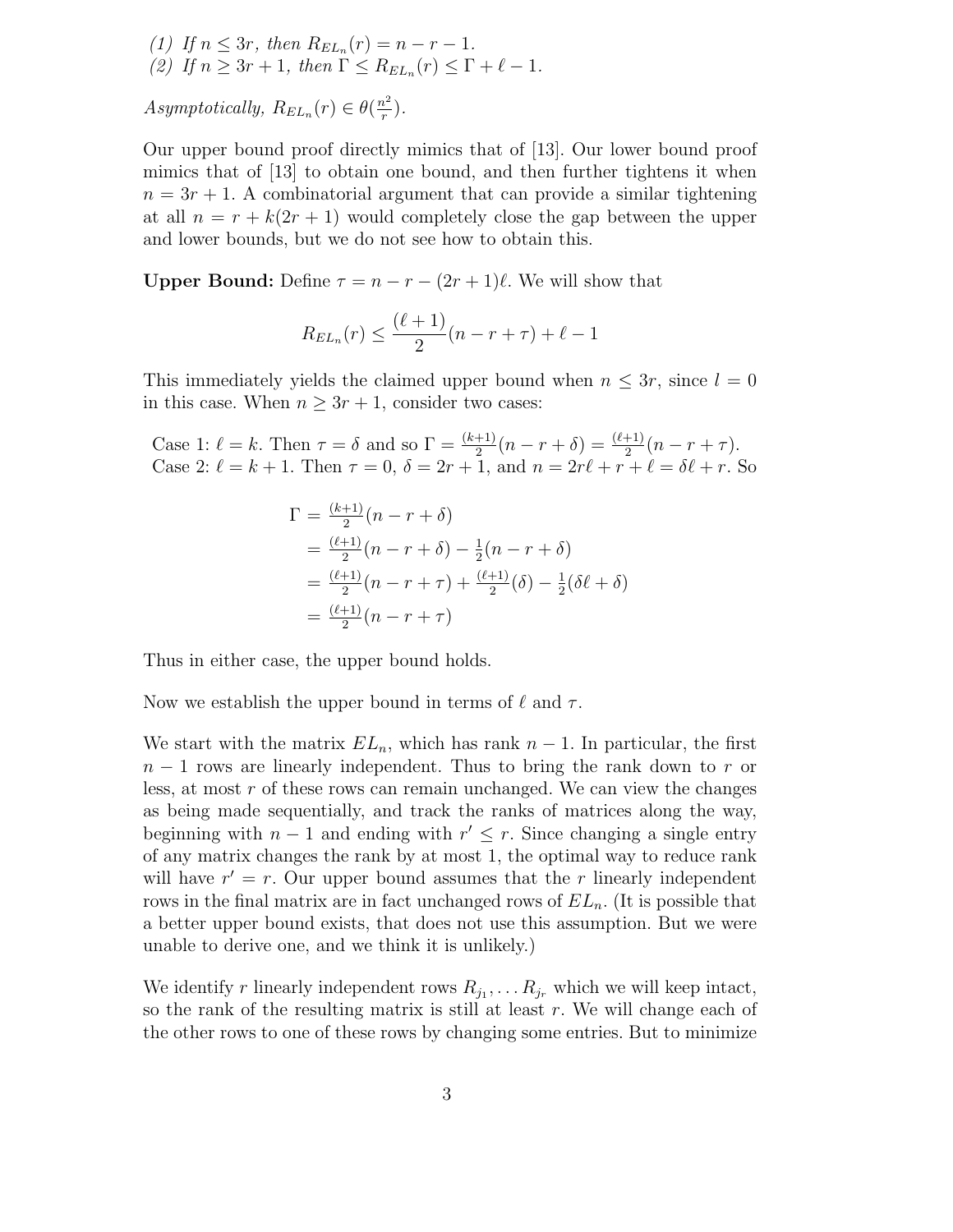the number of entries changed, we adopt the following general strategy used in [13] for  $T_n$ . Let  $n_0$  be the first set of rows which we will explicitly make zero. Similarly,  $n_{2i-1}$  is the number of rows just above  $R_{j_i}$  which are changed to  $R_{j_i}$  by changing the appropriate 0s to 1s, and  $n_{2i}$  is the number of rows below the row  $R_{j_i}$  which are changed to  $R_{j_i}$  by changing the appropriate 1s to 0s. Now the total number of changes is a function of these  $n_i$ 's, as described below, and the natural idea for minimizing the number of changes be to make the contribution of each  $n_i$  roughly equal. In particular, this evenly spaces out the rows to be preserved. In detail:

# of changes in 
$$
n_0
$$
-block =  $\sum_{t=1}^{n_0} (t+1)$  =  $\frac{n_0(n_0+3)}{2}$   
\n# of changes in  $n_{2i-1}$ -block =  $\sum_{t=1}^{n_{2i-1}} t$  =  $\frac{n_{2i-1}(n_{2i-1}+1)}{2}$   
\n# of changes in  $n_{2i}$ -block =  $\sum_{t=1}^{n_{2i}} t$  =  $\frac{n_{2i}(n_{2i}+1)}{2}$   
\n# of changes in  $n_{2r}$ -block =  $n_{2r} - 1 + \sum_{t=1}^{n_{2r}-1} t$  =  $\frac{(n_{2r}+2)(n_{2r}-1)}{2}$ 

and we want to minimize the total number of changes.

Intuitively, the optimal choice to achieve this should be to make all the  $n_i$ 's equal, except  $n_0$  which should be one less. This is because for each  $i \notin \{0, r\},\$ some row needs  $n_i$  changes, and for the extreme blocks the maximum change needed is  $n_0 + 1$  and  $n_{2r} - 1$  respectively, due to the elt structure. We just try to minimize this maximum change per block. While we cannot show that this strategy is indeed optimal, we use it to obtain our upper bound. When  $\tau = 2r$ ; we set  $n_0 = \ell$ ,  $n_i = \ell + 1$  for  $i \geq 1$ . When  $\tau < 2r$ , some of the blocks other than  $n_0$  will also have size  $\ell$  rather than  $\ell + 1$ . Thus the last  $\tau$  blocks will have size  $\ell + 1$ , and the first  $(2r + 1 - \tau)$  will be of size  $\ell$ . Thus,

Total number of changes 
$$
=
$$
  $\frac{\ell(\ell+1)}{2}(2r+1) + \ell - 1 + (\ell+1)\tau$   
 $= \frac{(\ell+1)}{2}[n-r+\tau] + \ell - 1$ 

**Lower Bound:** The lower bound when  $n \leq 3r$  is easy to see: for decreasing the rank of any matrix, at least one entry has to be changed.

The lower bound when  $n \geq 3r + 1$  is a little more tricky. In [13], the corresponding lower bound for lower triangular matrices  $T_n$  is obtained by first showing that if  $T_n + B_n$  has rank bounded by r, then some row of  $B_n$  has at least  $k + 1$  non-zero entries. Deleting this row and column yields  $T_{n-1} + B_{n-1}$ also of rank bounded by  $r$ . Applying this argument repeatedly, the total number of changes is bounded by a certain sum, yielding the result. Our proof follows the same outline, and differs in essentially two places: (a) Deleting any row i and column  $i + 1$  of  $EL_n$  yields  $EL_{n-1}$ . (b) At  $n = 3r + 1$  a tighter bound is possible.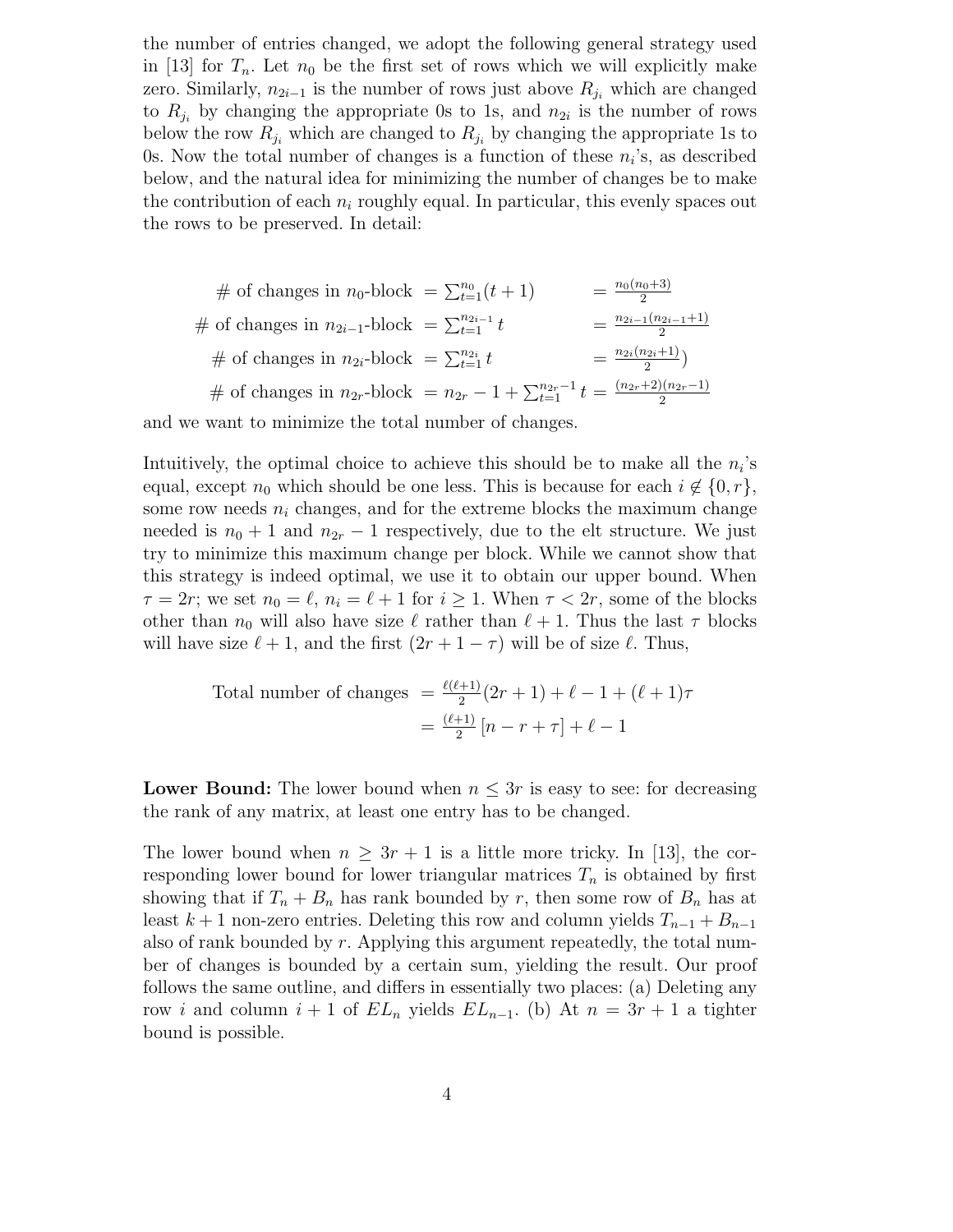Lemma 2 below shows that some row has lots of changes. Lemma 3 shows that when  $n = 3r + 1$ , at least  $2r + 1$  changes are needed. Using these lemmas we can establish the lower bound. When  $n \geq 3r + 2$ , apply Lemma 2 repeatedly, eliminating one dense row each time, preserving the ELT structure, until  $n$ comes down to  $3r + 1$ . Now Lemma 3 says that  $2r + 1$  more changes are necessary. Thus the total number of changes is at least  $\delta(k+1) + (2r+1)k +$  $(2r+1)(k-1) + ... + (2r+1)3 + (2r+1)2 + (2r+1) = \frac{(k+1)}{2}(n-r+\delta),$ giving the lower bound.

We now proceed to state and prove the lemmas.

Note that k and  $\delta$  are functions of n and r. If we fix r and vary n, then  $k(2r+1)+r+1 \leq n \leq k(2r+1)+3r+1$ . The value of k remains unchanged for  $2r + 1$  successive values of n, during which  $\delta$  ranges over 1 to  $2r + 1$ .

If  $r + 2 \leq n \leq 3r + 1$ , there is a row with at least 1 change. Now, for a general n, assuming that  $EL_n + B_n$  has rank bounded by r, repeated applications of the following lemma show that  $B_n$  has reasonable row-wise density.

**Lemma 2** Let  $r \leq n-2$ , and let  $B_n$  be a matrix such that rank $(EL_n+B_n) \leq r$ . *Then some row in*  $B_n$ , *other than the last row, has at least*  $(k+1)$  *non-zeroes.* 

**Proof:** This proof is similar to that in [13]. Assume to the contrary that every row of  $B_n$  (possibly other than row n) has fewer non-zeroes than required. Let  $A_n = EL_n + B_n$ . The idea is to choose a set S of  $r + 1$  rows which exclude row n (and hence are linearly independent in  $EL_n$ ), and are linearly dependent in  $A_n$ , and to then show that one of the rows from S in  $B_n$  has many non-zeroes. We choose  $S$  as follows

$$
S = \{k, k + (2k + 1), \dots, k + r(2k + 1)\}
$$

Since rank $(A_n) \leq r$ , the rows indexed by S are linearly dependent in  $A_n$ ; hence for some non-empty subset  $S'$  of S, we have non-zero  $\alpha_j$ 's satisfying

$$
\sum_{j \in S'} \alpha_j a_j = 0 \quad \text{and hence} \quad \sum_{j \in S'} \alpha_j l_j = -\sum_{j \in S'} \alpha_j b_j
$$

Here  $a_j, l_j, b_j$  refer to the jth row vectors of  $A_n$ ,  $EL_n$  and  $B_n$  respectively. By our assumption, the vector on the right-hand-side RHS has at most  $s'k$ non-zero entries  $(s' = |S'|)$ . Exploiting the special structure of the matrix, we show that the left-hand-side LHS has more non-zero terms than the RHS and get a contradiction. Due to the structure of  $EL_n$ , the LHS is of the form  $(c_1, c_1 \ldots c_1, c_2, c_2 \ldots c_2, \ldots c_{s'} \ldots c_{s'}, 0 \ldots 0)$ . Each  $c_i$  section is of size at least  $2k + 1$ , except the  $c_1$  section, which has size at least  $k + 1$ . Two consecutive sections cannot be zeros since  $\alpha_j \neq 0$  for all j. And the last section necessarily has  $c_{s'} \neq 0$ .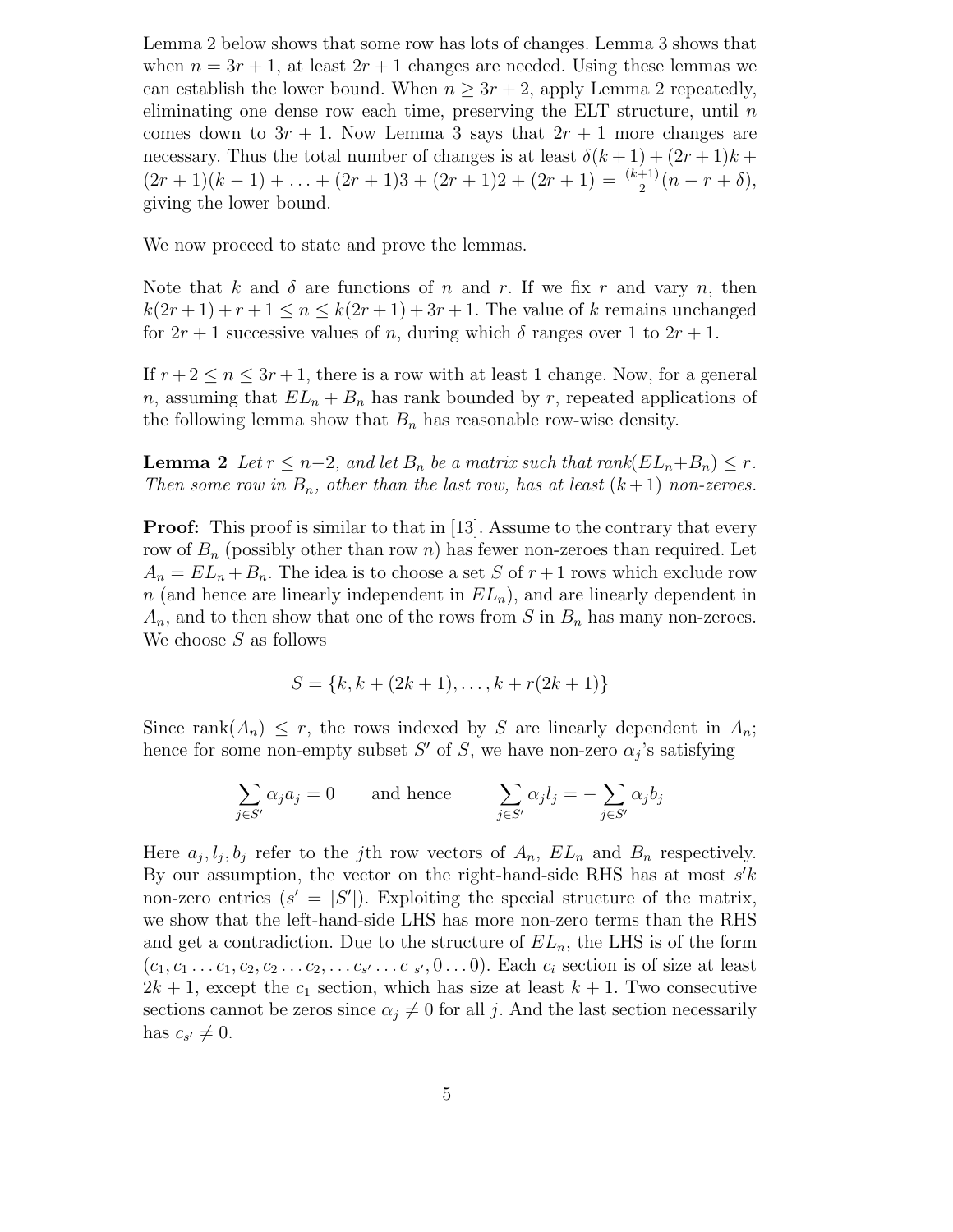- Case 1:  $s' = 2t + 1$  for some t. Now consider the LHS. There are at least  $t + 1$ blocks of non-zeroes. At most one of these (the first) is of size  $k + 1$ ; all the rest have size  $2k + 1$ . Hence the number of non-zero elements on the LHS is at least  $(2k+1)t + k + 1 = (2t+1)k + t + 1 > s'k$ .
- Case 2:  $s' = 2t$  with  $t \neq 0$ . There are at least t blocks of non-zeros. Furthermore, if the first block is a non-zero block, then in fact there must be  $t + 1$ non-zero blocks. Thus there are at least t blocks of non-zeros of size  $2k + 1$ . Thus the number of non-zeroes on the LHS is at least  $t(2k+1) > s'k$ .  $\Box$

**Lemma 3**  $R_{EL_n}(r) \ge 2r + 1$  when  $n = 3r + 1$ .

**Proof:** Suppose not; assume that 2r changes suffice to bring the rank of  $E = EL_{3r+1}$  to r or less. That is, there is a matrix B with at most 2r non-zero entries such that  $A = B + E$  has rank r or less. Since there are  $3r + 1$  rows, at least  $r + 1$  of them are left unchanged. These must be linearly dependent to achieve rank $(A) \leq r$ , so they must include rows  $n-1$  and n of E (all other rows of E are linearly independent) and exactly  $r-1$  other rows.

Let S be the set of indices of preserved rows;  $|S| = r + 1$  and  $\{n-1, n\} \subseteq S$ . Let  $S' = [n] \setminus S$ ; then  $|S'| = 2r$ . Each row of B in S' has at least one non-zero. But since there are only  $2r$  non-zeroes overall, each row of  $B$  in  $S'$  has, in fact, exactly one non-zero.

For each  $i \in S'$ , row i is dependent on S and on  $S \setminus \{n\}$ . (With a single change per row, no row cannot be zeroed out.) Let  $U = S \setminus \{n\} \cup \{i\}$ . Then, as in the proof of Lemma 2, there exists  $U' \subseteq U$ :  $i \in U'$ , and for each  $u \in U'$ ,  $\exists \alpha_u \neq 0$ such that

$$
\sum_{u \in U'} \alpha_u e_u = -\sum_{u \in U'} \alpha_u b_u.
$$

The RHS has a single non-zero in row i since rows of B from S are zero. The LHS is of the form is of the form  $(c_1, c_1, \ldots c_1, c_2, c_2, \ldots c_{2}, \ldots c_{u'}, 0 \ldots 0)$ where  $c_{u'} \neq 0$ . To get just one non-zero on the LHS,  $c_{u'}$  must be a block of size 1, and all other  $c_j$ 's must be zero. Thus  $\exists k : U' = \{k-1, k\}$ , and  $\alpha_k + \alpha_{k-1} = 0$ . But, we know that  $\alpha_i$  must be non-zero, since this is the row we are expressing as a combination of rows in S. Hence U' must be either  $\{i-1, i\}$  or  $\{i, i+1\}$ . Thus, for each row  $i \in S'$ , either row  $i-1$  or row  $i+1$  is in S. So rows in S can be separated by at most 2 rows of S'. Since rows  $n = 3r + 1$  and  $n - 1 = 3r$ are in S, the 3rd last row of S is at least  $3r-3$ , the 4th last row of S is at least  $3r - 6$ , and so on; the first row of S is at least row 3. But then row 1 does not have a neighbouring row in S, a contradiction.  $\Box$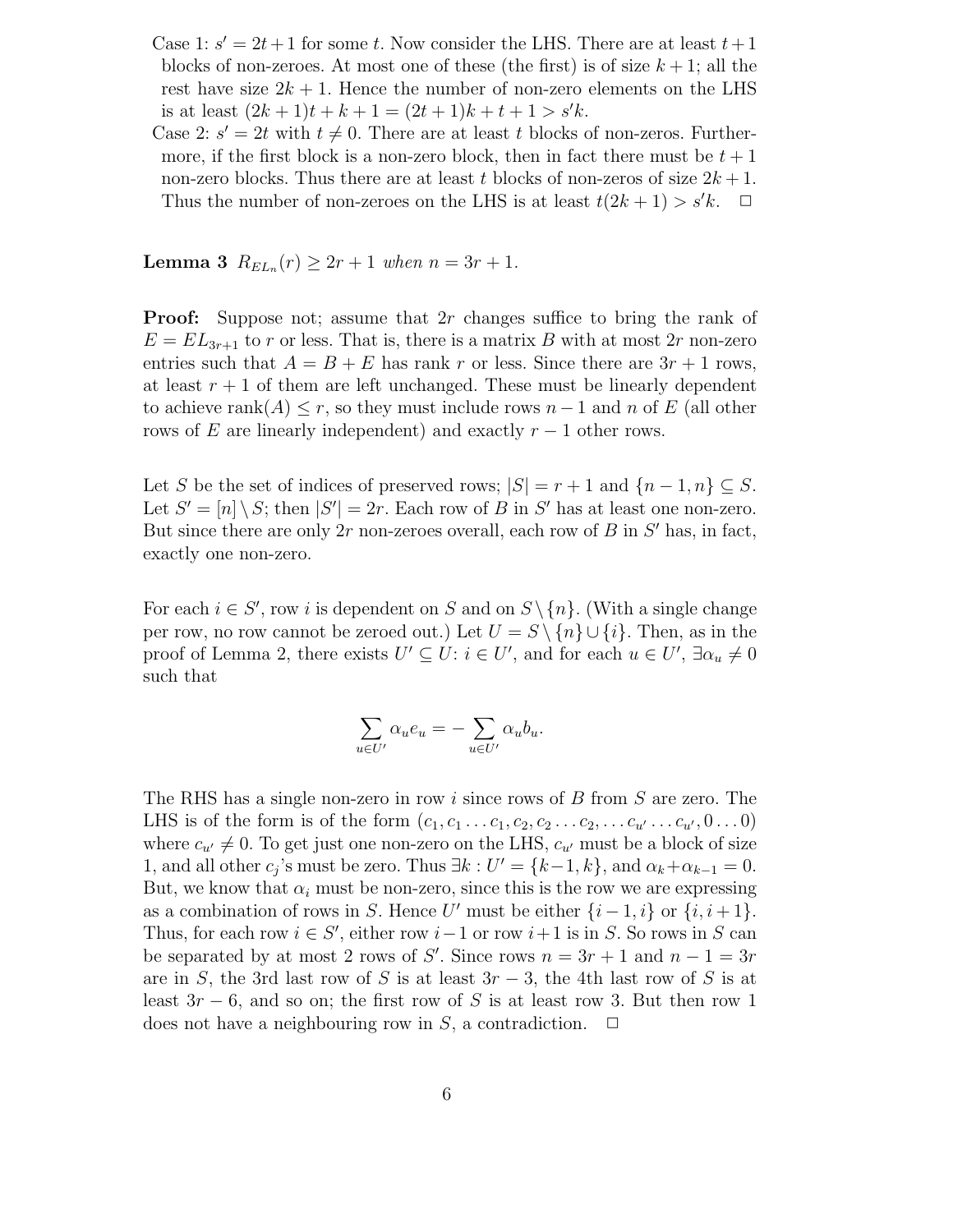## *Acknowledgments*

We gratefully acknowledge the constructive comments from the anonymous referees, that helped us to improve the readability of this note.

## References

- [1] E. Allender, V. Arvind, and M. Mahajan. Arithmetic complexity, Kleene closure, and formal power series. *Theory Comput. Syst.*, 36(4):303–328, 2003.
- [2] M. Cheraghchi. On matrix rigidity and the complexity of linear forms. Technical Report TR05-70, ECCC, 2005.
- [3] B. Codenotti. Matrix rigidity. *Linear Algebra and its Applications*, 304(1– 3):181–192, 2000.
- [4] B. Codenotti, P. Pudlák, and G. Resta. Some structural properties of low-rank matrices related to computational complexity. *Theoretical Computer Science*, 235(1):89–107, 2000.
- [5] J. Friedman. A Note on matrix rigidity. *Combinatorica*, 13(2):235–239, 1993.
- [6] D. Y. Grigoriev. Using the notions of seperability and independence for proving the lower bounds on the circuit complexity. Notes of the Leningrad branch of the Steklov Mathematical Institute, Nauka, 1976. in Russian.
- [7] L. Li. Formal power series: An algebraic approach to the GapP and #P functions. In *Proc. 7th Structure in Complexity Theory Conference*, pages 144– 154, 1992.
- [8] S. V. Lokam. Spectral methods for matrix rigidity with applications to sizedepth tradeoffs and communication complexity. In *Proc. 36th Annual IEEE Symposium on Foundations of Computer Science*, pages 6 – 15, 1995. JCSS 63(3):449-473, 2001.
- [9] S. V. Lokam. Note on rigidity of Vandermonde matrices. *Theoretical Computer Science*, 237(1-2):477–483, 2000.
- [10] S. V. Lokam. Quadratic lower bounds on matrix rigidity. In *Proc. Theory and Applications of Models of Computation TAMC, LNCS 3959*, pages 295–307, 2006.
- [11] M. Mahajan and J. Sarma M.N. On the Complexity of Matrix Rank and Rigidity. In *Proceedings of 2nd International Computer Science Symposium in Russia (CSR)*, volume 4649 of *Lecture Notes in Computer Science*, pages 269– 280, 2007. Preliminary Techreport appeared as ECCC-TR06-100, Aug 2006.
- [12] P. Pudlak and V. Rodl. Some combinatorial-algebraic problems from complexity theory. *Discrete Mathematics*, 136:253–279, 1994.